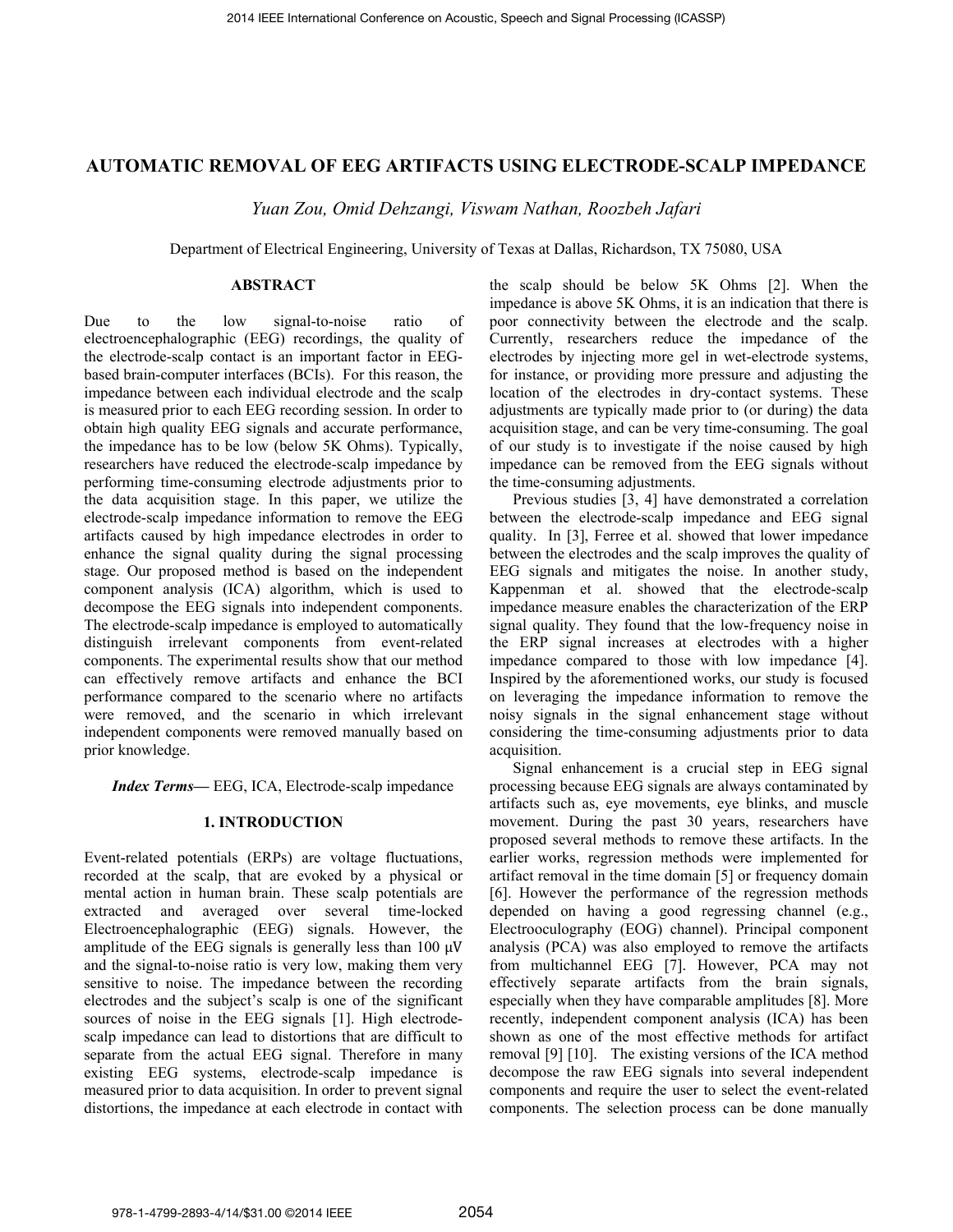based on researcher's prior knowledge of topographic patterns [11] and time domain patterns [12]. It can also be done automatically based on mutual information [13], temporal and spectral information [14], and ERP related features after hierarchical clustering [15]. All these signal enhancement technologies can generally be used to remove the artifacts such as eve movements and muscle movements. However the EEG artifacts that are specifically caused by high impedance between electrodes and the scalp have not vet been studied in the traditional artifact removal methods mentioned above.

In this paper, we propose a novel artifact removal algorithm incorporating the electrode-scalp impedance in the ICA decomposition process. Our method utilizes this impedance information to automatically distinguish the event-related components from irrelevant ones. The electrode-scalp impedance is measured in the data acquisition stage and no extra computation is needed. Due to the computational efficiency property, our method is appropriate for a wearable real-time EEG device. To the best of our knowledge, no previous work has been done for artifact removal using electrode-scalp impedance in EEG signal processing thus far. Our investigations show the effectiveness of using this electrode-scalp impedance measure for signal enhancement.

The paper is organized as follows: Section 2 describes the experimental setup and Section 3 proposes the EEG artifact removal method based on ICA using electrode-scalp impedance. The experimental results are presented in Section 4. Finally, some conclusions are given in Section 5.

### 2. EXPERIMENT SETUP

## 2.1. Data Acquisition System

The data acquisition system is a custom built platform designed and developed by our lab, shown in Figure 1a. It comprises two daisy-chained TI ADS1299 analog front ends for EEG, a TI MSP430 microcontroller and a BlueRadios dual mode Bluetooth radio for wireless communication of the data to a PC or any mobile device  $[16]$ .

In order to measure the electrode-scalp impedance for each individual electrode, we use the "lead-off detection" feature of the TI ADS1299. A 24nA sinusoidal AC current at a known frequency of 30.5Hz is injected for each electrode (the lead-off detection technique is described in more detail in Section 3.1).

Our data acquisition system is capable of recording 16 electrodes simultaneously and is approximately  $3x1.5$  inches in size. The EEG signals were filtered between 0.5 Hz and 30 Hz with a sampling frequency of 250 Hz.

### 2.2. P300-based BCI Task

The BCI application implemented in our study is the P300 speller introduced in [17]. This application enables users to spell a character from a 6x6 matrix that includes all the letters of the alphabet as well as other useful symbols (Fig. 1 b). Every 100ms a new row or column flashes randomly. To spell a character, the user is instructed to concentrate on the character they wish to communicate by counting how often it flashes. In response to this counting, a P300 evoked potential is elicited in the brain (i.e. a positive deflection in the EEG after  $300 \text{ms}$ ) [17].

Five healthy subjects participated in the experiment. They had no previous experience with the P300 speller task. EEG data was acquired using our own data acquisition system described in Section 2.1 and the P300 speller paradigm was implemented using C# and displayed on a laptop. Eight dry electrodes were placed at Fz, Cz, P3, Pz, P4, Oz, PO7 and PO8 using the international 10-20 system and the right mastoid was used as the reference. Each subject recorded 5 sessions with 5 characters in each session. Before each P300 session, a 10-second electrodescalp impedance measurement was recorded. In order to simulate all the scenarios of impedance between electrodes and the scalp, no extra efforts were made to adjust the locations and connectivity of the cap and electrodes.



Figure 1 a) EEG data acquisition system b) P300 speller matrix with one row intensified

### 3. METHOD

#### 3.1. Electrode-Scalp Impedance Measurement

Detecting the connectivity of an electrode to the scalp is essential in any EEG implementation. Accurate measurement of the EEG signal relies heavily on a lowimpedance conductive path from the subject's scalp to the data acquisition device. If there is any disruption between an electrode and the scalp, the reported results may not be accurate. For this reason, the impedance of each electrode is usually measured prior to a normal EEG recording. One method to measure the electrode-scalp impedance would be to inject a current at the signal electrode shown as  $I_a$  in Figure 2. This technique is called "Lead-off detection", and is provided on the TI ADS1299. When the applied current is a sinusoid at a known frequency  $f_0$  then we have,

$$
V_{out,f_0} = I_{a,f_0} \times Z_{overall} \tag{1}
$$

The frequency response of  $V_{out}$  at  $f_0$  is dominated by the voltage drop across the overall impedance of the circuit due to the injected current,  $I_a$ . The overall impedance  $Z_{overall}$  is the combination of  $Z_{elec,sig}$  (the impedance faced by the signal electrodes),  $Z_L$  (the impedance of the length of the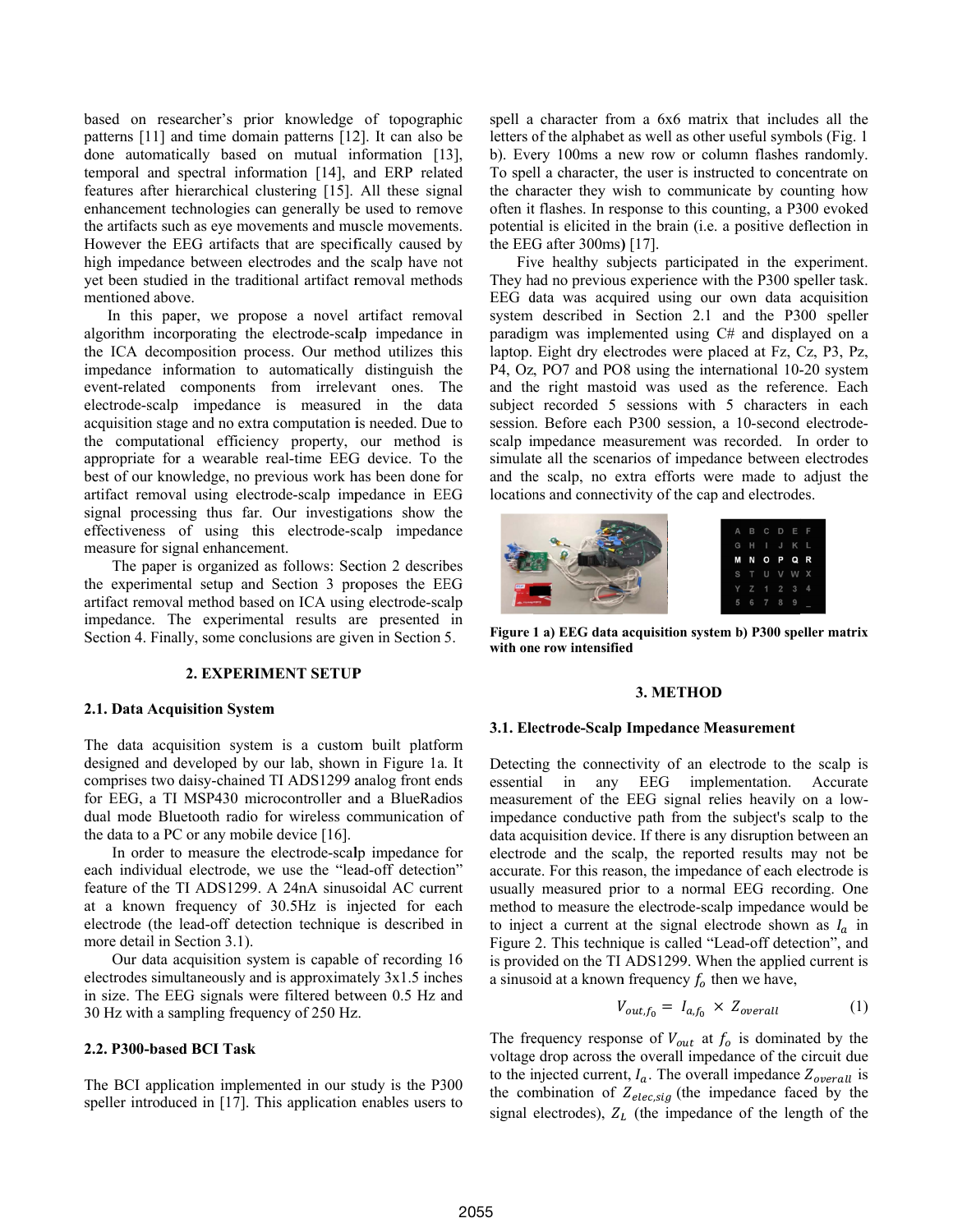scalp between two electrodes), and  $Z_{elec,ref}$  (the impedance faced by the reference electrode). The power spectrum of the signal  $V_{out}$  at  $f_0$  is directly proportional to the impedance faced by the constant current  $I_a$ .

If the electrodes are properly connected, the injected signal has minimal impact on  $V_{out}$ . However when the contact becomes weak, the impedance  $Z_{elec,sig}$  increases. Since the impedances  $Z_L$  and  $Z_{elec,ref}$  remain constant, the overall impedance  $Z_{overall}$  increases and the injected signal begins to dominate  $V_{out}$  at the frequency  $f_o$ .



Figure 2 Injecting current into the signal electrode for impedance measurement

### 3.2. Independent Component Analysis (ICA)

ICA is a statistical technique that aims at finding linear projections of the data that maximize their mutual independence [18]. It is assumed that we observe an array of electrodes that provide a vector of  $N$  electrode signals  $v=[v_1, v_2, ..., v_N]^T$  that are linear combinations of N unknown and statistically independent sources  $s = [s_1, s_2, \dots, s_n]$  $s_N$ <sup>T</sup>. The objective of the ICA algorithm is to find a separating matrix  $W$ , such that

$$
s = W \times v \tag{2}
$$

# 3.3. Automatic EEG artifacts Removal Based on **Electrode-Scalp Impedance**

In our study, we inject a sinusoidal signal with  $f_0$ =30.5Hz as the constant current  $I_a$  and compute the power of the output signals at 30.5Hz as a measure of the impedance between the electrode and the scalp. A higher magnitude of voltage at 30.5 Hz, measured at one output channel, implies higher impedance faced by that electrode and therefore poorer contact between that electrode and the scalp. Figure 3 shows the magnitude of the power spectra between 25 Hz and 35 Hz for the signal coming from each of the eight electrodes for subject #1. Among all the electrodes, electrodes #4  $(Pz)$ and #7 (PO7) obtain extremely high magnitude at 30.5 Hz.

In order to separate electrodes  $#4$  and  $#7$  from the others, a Euclidean-distance-based hierarchical clustering procedure is employed on the magnitude values at 30.5 Hz. Figure 4 shows the dendrogram plot after the clustering process where electrodes #4 and #7 are grouped together.

We then apply the FastICA algorithm to decompose EEG signals and the resulting 8 independent components (ICs) represent the event-related potentials as well as irrelevant artifacts. In our study, the BCI task is P300 speller in which, the event-related potentials should contain two patterns: N200 and P300 [19]. N200 is a negative deflection that occurs around 200 ms after the stimulus (letter flash) and the P300 is a large positive deflection that occurs around 300 ms after the stimulus. Following these two patterns, component #3 in Figure 5 can be seen as an ERP component and components  $#1$  and  $#2$  represent artifacts.



Figure 3 Electrode-scalp impedance for all electrodes on subject #1



Figure 4 Dendrogram plot for 8 electrodes' impedance on subject #1

As a linear transformation, we can transform equation  $(2)$  in a linear combination way:

$$
s_i = \sum_{i=1}^{N} w_{ij} \times v_i \tag{3}
$$

where  $i$  is the independent component number and  $j$  is the electrode number.  $w_{ij}$  is the  $ij^{\text{th}}$  element of the separating matrix  $W$ . Each component  $s_i$  consists of all the electrodes, and each electrode has its own contribution  $w_{ij}$ . The contribution of each electrode to the ICs is shown in Figure 6. For the artifact components (IC  $#1$  and IC  $#2$ ), electrodes #4 and #7 provide the maximal contributions. However, for the ERP component (IC#3) electrodes #4 and #7 have minimal contributions.

Based on the relationship between the impedance and the contribution of each individual electrode to the ICs, we propose the following automatic EEG artifact removal method.

Step 1: Calculate the electrode-scalp impedance for each individual electrode. Employ the clustering technique to find the worst electrode set. For example, 2 electrodes (#4 and #7) are treated as the worst electrode set for subject #1 described above.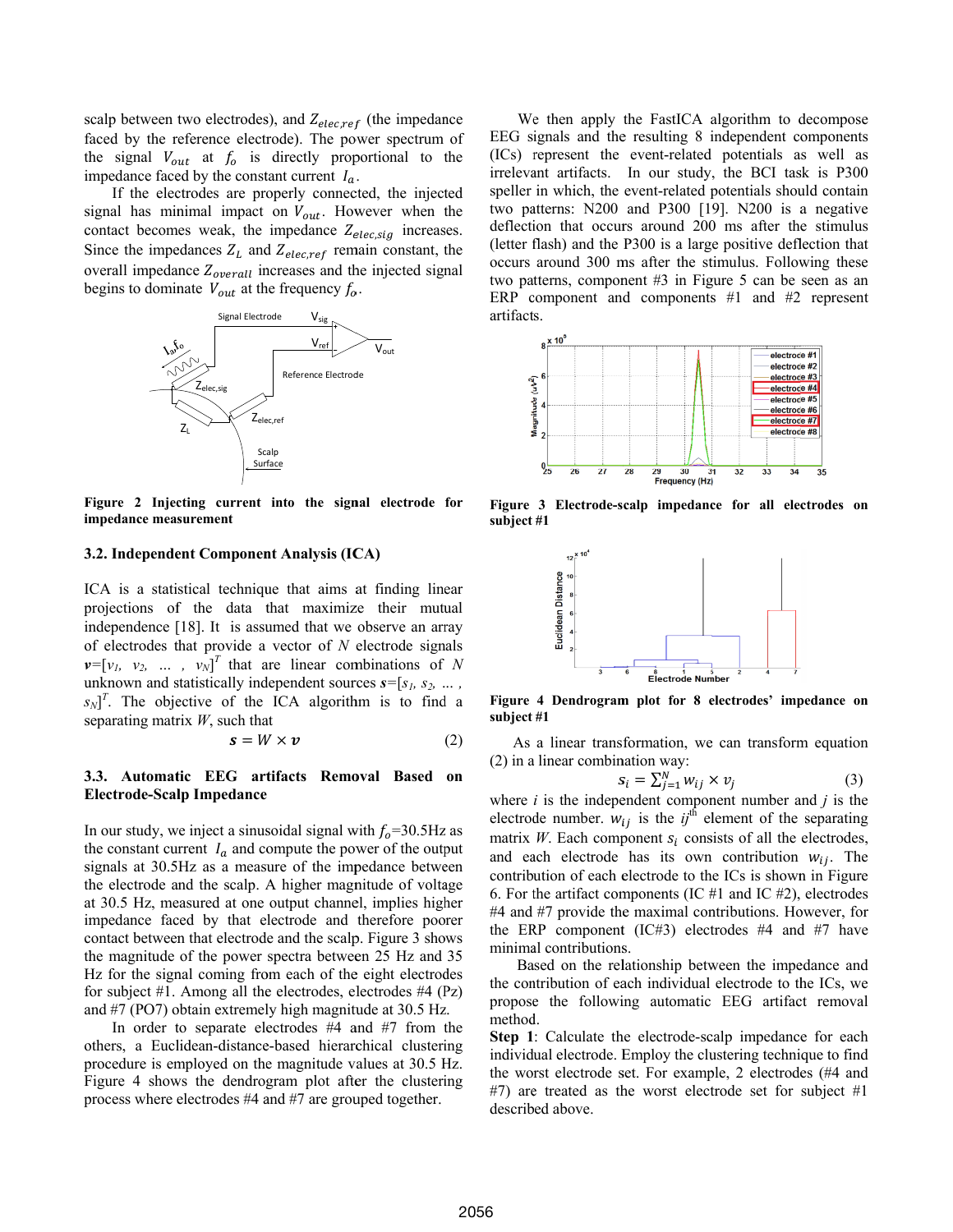**Step 2:** Apply an ICA to generate the ICs. Compare the contributions of all the electrodes for each IC. The ICs that represents the impedance noise should satisfy the following condition: the electrode in the worst electrode set provides the maximal contributions. If this condition is satisfied, the corresponding ICs are removed.

Step 3: Reconstruct the refined EEG signal from the remaining ICs.



Figure 5 Three ICs generated from Subject #1's data: Component #1 and #2 are the irrelevant artifacts and component #3 is the event-related potential



Figure 6 Contribution of the electrodes in the ICs for Subject #1

### **4. RESULTS**

To assess the performance of our automatic EEG artifact removal algorithm, we compare the classification accuracies achieved by the system with no artifact removal vs. using our proposed method reported in Table 1. The classification accuracies are obtained by Stepwise Linear Discriminant Analysis (SLDA). The classification accuracies obtained by our proposed method lead to significant improvements for all the subjects as well as the average accuracy over the five subjects. Note that we aimed to simulate all the scenarios in the presence of impedance between the electrodes and the scalp. For this reason, no extra efforts were made to adjust the location or connectivity of the cap or electrodes in the experiment setup procedure. Instead, we solely rely on our proposed method to remove the noise automatically in the signal enhancement stage. The fingers of the dry contact electrodes may not fully contact the scalp and some electrodes may be placed at non-optimal locations, which can hurt the accuracy of the system with no artifact removal capability. Nevertheless, Table 1 shows that our proposed method is effective to employ the electrode-scalp impedance to automatically distinguish irrelevant artifacts from eventrelated information for the P300 speller task.

| Table 1 Classification accuracy (in %) achieved without EEG |
|-------------------------------------------------------------|
| artifact removal vs. our proposed method                    |

|              | without artifacts removal | our proposed method |
|--------------|---------------------------|---------------------|
| Subject $#1$ | 70.5                      | 83.2                |
| Subject #2   | 68.4                      | 73.9                |
| Subject #3   | 66.9                      | 81.5                |
| Subject #4   | 65.7                      | 75.3                |
| Subject #5   | 68.9                      | 77 2                |
| Average      | 68.1                      | 78.22               |

Next, we evaluate the effectiveness of the automatic artifact removal procedure in our proposed method. The manual removal of artifacts using ICs is one of the most effective and accurate methods [12], since it implements based on researcher's prior knowledge of artifacts. Therefore, the classification accuracy of our automatic method is compared to the manual IC removal method in [12] to evaluate the effectiveness of our method. Table 2 shows the classification accuracy comparison for the five participating subjects. The accuracies achieved by our method outperform the manual selection for most of the subjects, individually. We also conducted the statistical ttest and achieved the p-value  $< 0.04$  which indicates that the improvement in accuracy is significant.

Table 2 Classification accuracy (in %) achieved by manual IC selection vs. our proposed automatic IC selection

|              | manual IC selection | our automatic IC selection |
|--------------|---------------------|----------------------------|
| Subject $#1$ | 76.2                | 83.2                       |
| Subject #2   | 72.1                | 73.9                       |
| Subject $#3$ | 75.9                | 81.5                       |
| Subject #4   | 68.9                | 75.3                       |
| Subject #5   | 75.6                | 77 2                       |
| Average      | 73.74               | 78.22                      |

## 5. CONCLUSION

In this paper, we proposed an automated signal quality enhancement method based on the electrode-scalp impedance instead of relying on manual, time-consuming adjustments in the traditional EEG experiments. In the proposed method, electrode-scalp impedance was employed to distinguish the worst electrode set. After implementing the ICA decomposition, we compared the contribution of each individual electrode to the ICs. If an electrode from the worst electrode set provided the maximal contribution, the corresponding IC was removed. The experimental results showed that significant performance improvements were achieved using our proposed method compared to the case of no EEG artifact removal method as well as the manual removal of noisy ICs.

### **6. ACKNOWLEDGMENT**

This work was supported by the Semiconductor Research Corporation, task  $#$  1836.103 through the Texas Analog Center of Excellence (TxACE).